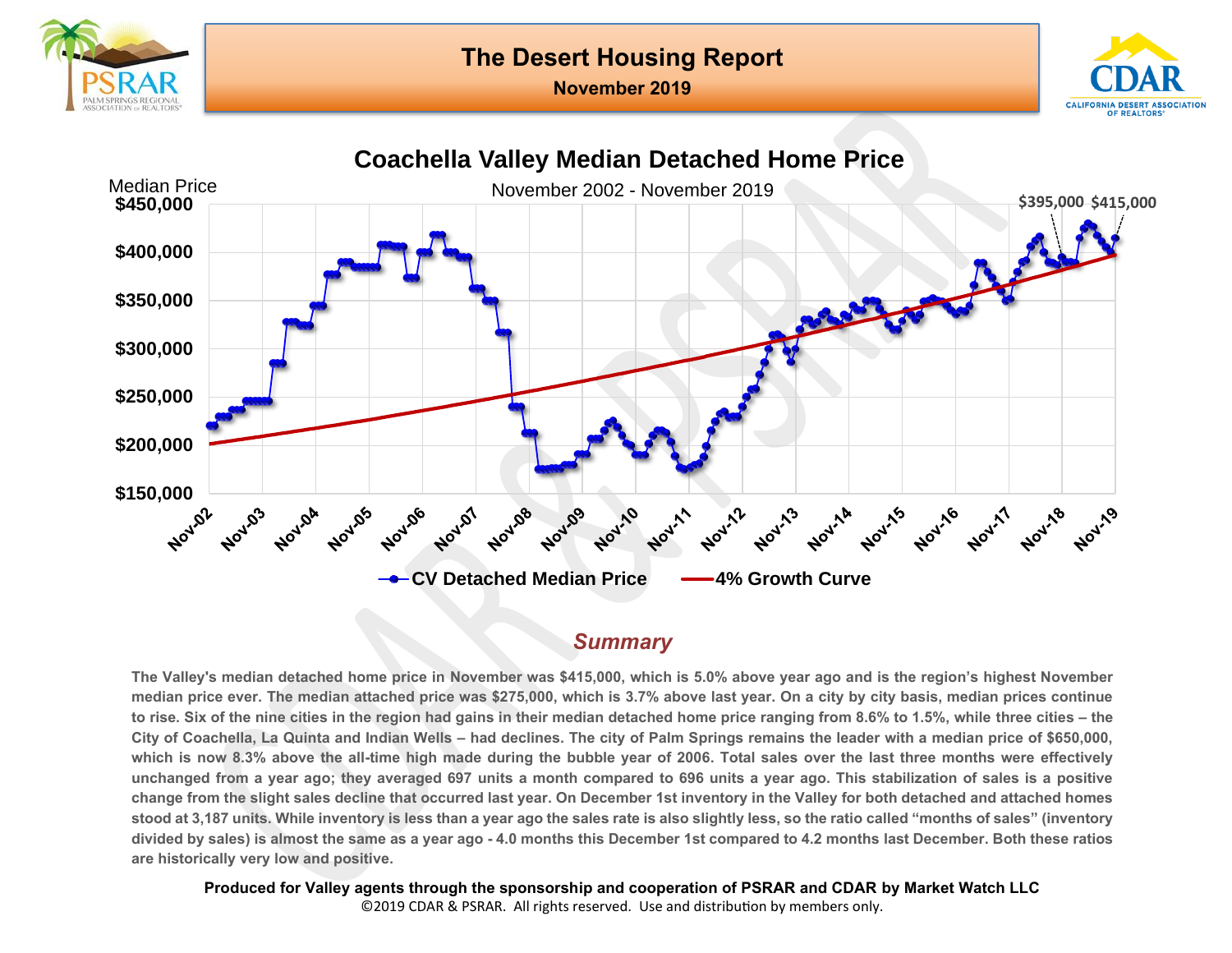



**Coachella Valley Median Attached Price**  Median Price November 2002 - November 2019 **\$400,000 \$350,000 \$300,000 \$250,000 \$275,000 \$265,000 \$200,000** \$150,000<br><sup>2</sup>.92 Novide Novase Nov.13 **Nov-11A Nov** 109 Noving **Nov** 03 Novick **NOV/05** Noval Nov-10 **Noun PAOJITE** Nov-11 **Nov'11** Nov'18 Nov'19 **CV Median Attached Price 3% Growth Curve**

### **Coachella Valley Attached Median Price**

**The median attached price was \$275,000, which is 3.7% above last year. As the chart clearly shows, attached home prices follow a distinct seasonal pattern. Lows are usually made in September, after which prices rise for six or seven months, hitting highs around May. We expect this pattern to continue and for the region's attached price to reach and surpass the \$300,000 level sometime this spring.**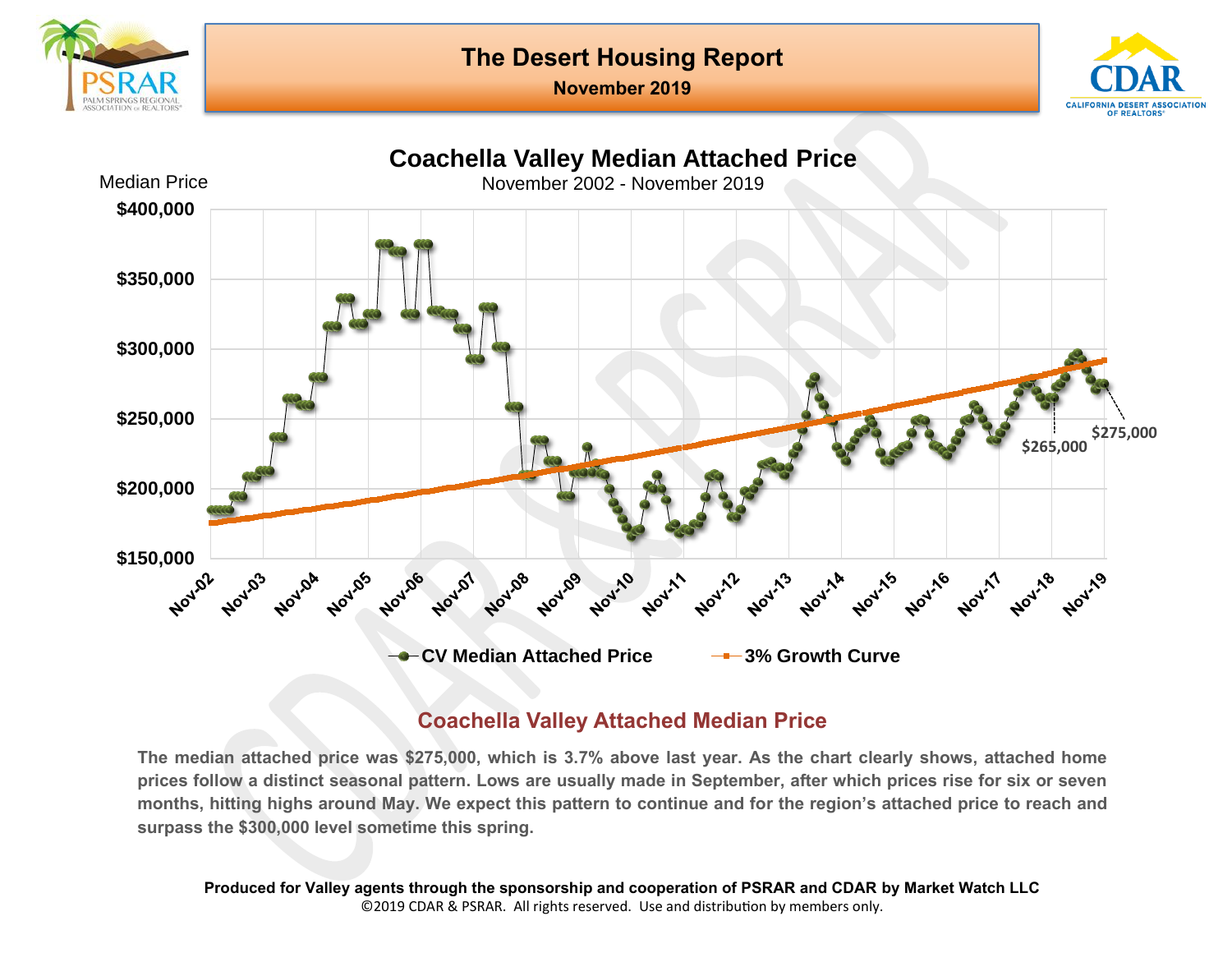

**November 2019**



#### **Detached Homes**

| <b>City</b>               | <b>Oct-19</b> | <b>Year Ago</b> | $12 \text{ mo}$<br>change | <b>2011 Low</b> | Gain off<br><b>2011 Low</b> | <b>2006 High</b> | $%$ from<br><b>High</b> |
|---------------------------|---------------|-----------------|---------------------------|-----------------|-----------------------------|------------------|-------------------------|
| <b>Cathedral City</b>     | \$342,000     | \$315,000       | 8.6%                      | \$139,000       | 146.0%                      | \$395,000        | $-13.4%$                |
| Indiol                    | \$343,737     | \$327,235       | 5.0%                      | \$158,500       | 116.9%                      | \$380,500        | $-9.7%$                 |
| <b>Desert Hot Springs</b> | \$230.750     | \$220,750       | 4.5%                      | \$85,000        | 171.5%                      | \$295,000        | $-21.8%$                |
| Palm Springs              | \$650,000     | \$635,250       | 2.3%                      | \$335,000       | 94.0%                       | \$600,000        | 8.3%                    |
| <b>Rancho Mirage</b>      | \$675,000     | \$665,000       | 1.5%                      | \$423,000       | 59.6%                       | \$950,000        | $-28.9%$                |
| <b>Palm Desert</b>        | \$416,000     | \$410,000       | 1.5%                      | \$287,000       | 44.9%                       | \$543,000        | $-23.4%$                |
| <b>City of Coachella</b>  | \$260,000     | \$276,900       | $-6.1%$                   | \$121,950       | 113.2%                      | \$335,000        | $-22.4%$                |
| <b>La Quintal</b>         | \$455,000     | \$497.500       | $-8.5%$                   | \$245,000       | 85.7%                       | \$682,020        | $-33.3%$                |
| <b>Indian Wells</b>       | \$887,250     | \$1,025,000     | $-13.4%$                  | \$540,000       | 64.3%                       | \$1,205,000      | $-26.4%$                |

#### **Attached Homes**

| <b>City</b>               | <b>Nov-19</b> | Year Ago  | 12 Month<br>Change | <b>2011 Low</b> | Gain off 2011<br>Low | <b>2006 High</b> | $%$ from<br><b>High</b> |
|---------------------------|---------------|-----------|--------------------|-----------------|----------------------|------------------|-------------------------|
| <b>Cathedral City</b>     | \$188,000     | \$170,000 | 10.6%              | \$107,500       | 74.9%                | \$270,500        | $-30.5%$                |
| Palm Springs              | \$267,000     | \$245,000 | $9.0\%$            | \$150,000       | 78.0%                | \$350,000        | $-23.7%$                |
| <b>Indian Wells</b>       | \$392.500     | \$379,000 | 3.6%               | \$321,500       | 22.1%                | \$557,500        | $-29.6%$                |
| La Quinta                 | \$342,500     | \$342.475 | $0.0\%$            | \$265,000       | 29.2%                | \$532,500        | $-35.7%$                |
| <b>Palm Desert</b>        | \$290,000     | \$292,500 | $-0.9\%$           | \$175,000       | 65.7%                | \$410,000        | $-29.3%$                |
| <b>Rancho Mirage</b>      | \$335,000     | \$345,000 | $-2.9%$            | \$260,000       | 28.8%                | \$510,000        | $-34.3%$                |
| <b>Indio</b>              | \$199,500     | \$226,000 | $-11.7%$           | \$75,000        | 166.0%               | \$279,000        | $-28.5%$                |
| <b>Desert Hot Springs</b> | \$100,000     | \$163,250 | $-38.7%$           | \$86,000        | 16.3%                | \$303,000        | $-67.0%$                |
| <b>City of Coachella</b>  | N/A           | N/A       | N/A                | N/A             | N/A                  | N/A              | N/A                     |

### **12 Month Change in City Median Prices**

**On a city by city basis, median prices continue to rise. Six of the nine cities in the region had gains in their median detached home price ranging from 8.6% to 1.5%, while three cities – the City of Coachella, La Quinta and Indian Wells – had declines. The city of Palm Springs remains the leader with a median price of \$650,000, which is now 8.3% above the all-time high made during the bubble year of 2006. Attach median prices show four cities with positive gains and four cities with negative changes. No city's median price for attached homes is close to its all-time bubble high.**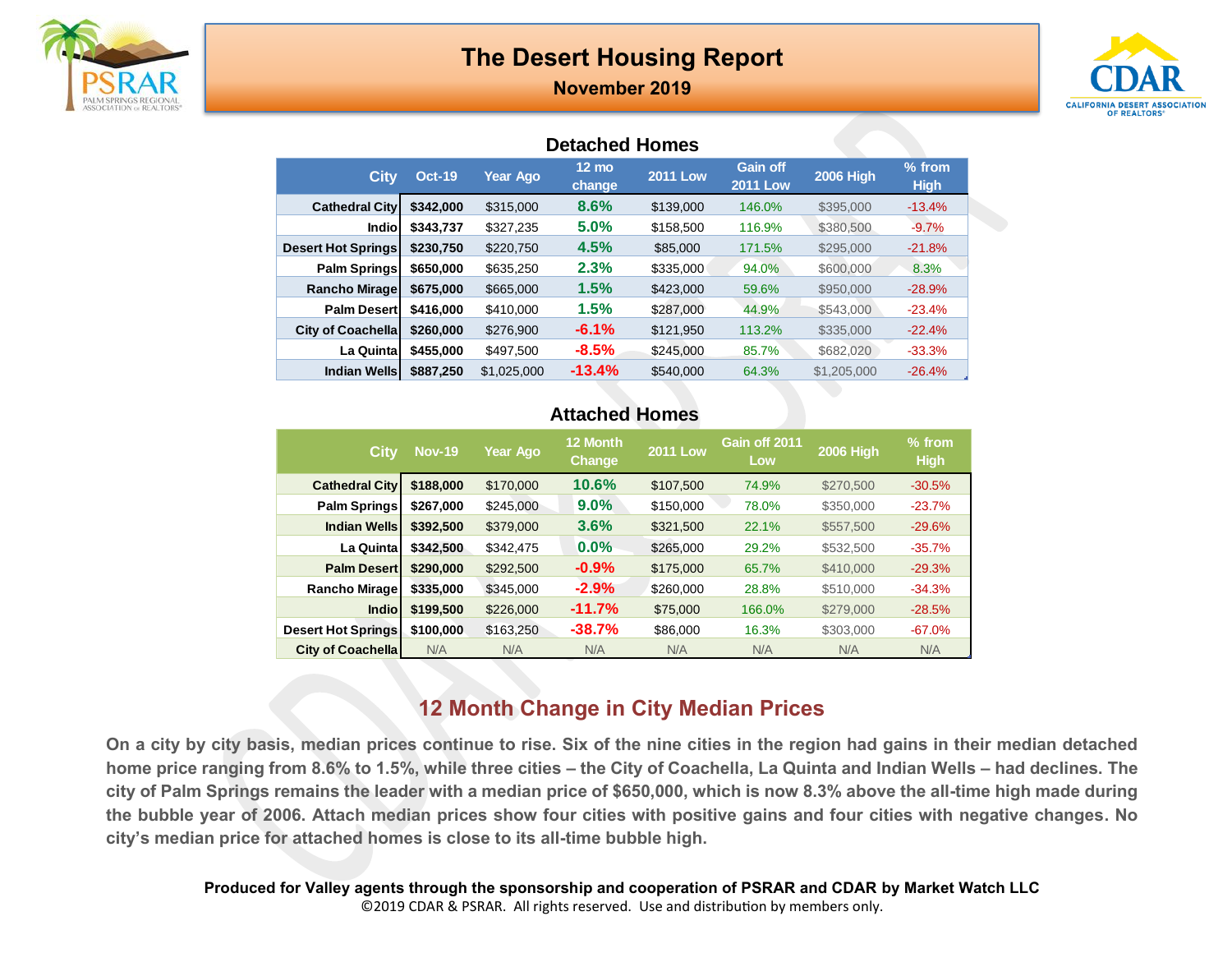





### **Monthly Sales – 3-month trailing avg.**

**Total sales over the last three months were unchanged compared to year ago. In November they averaged 697 units a month compared to 696 units a year ago. This stabilization of sales is a positive change from the sales decline that occurred last year. The decline in sales is primarily for attached homes, which are down about 18%. Detached sales show an increase of 10% from last year. Much of this increase is due to local buying; the purchasing of homes by local working families who were renting and now are buying their own home.**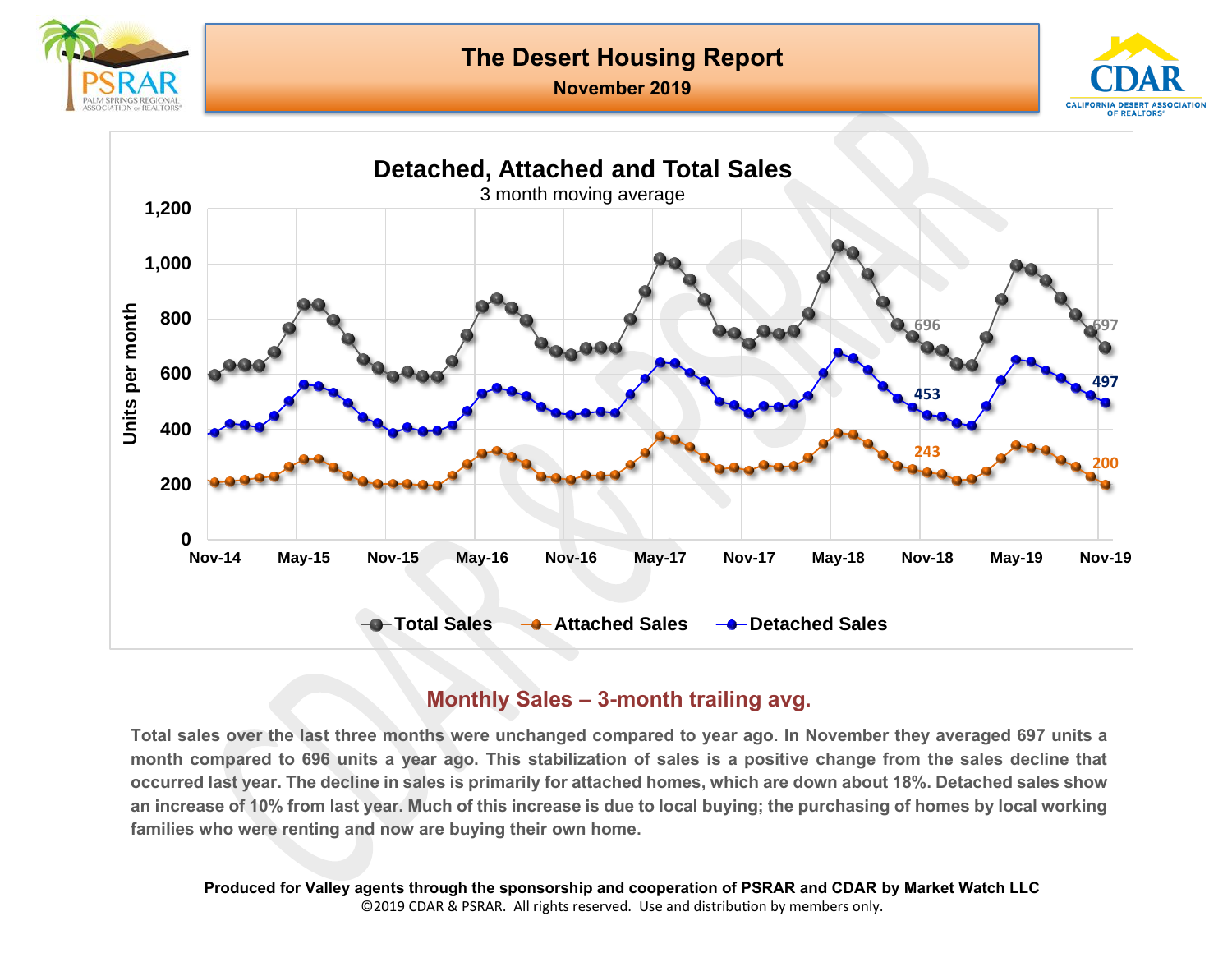





#### **Monthly Sales – 12-month trailing avg.**

**The 12-month average of sales, which takes out seasonality, shows the long-term trend. It is clear from this chart that the sales decline of last year has been stable now for about five or six months. Sales are down about 5% on this long-term basis. Detached sales, however, are almost equal to a year ago while attached sales are lower. We expect total sales to continue to average about 800 units a month as we go into 2020.**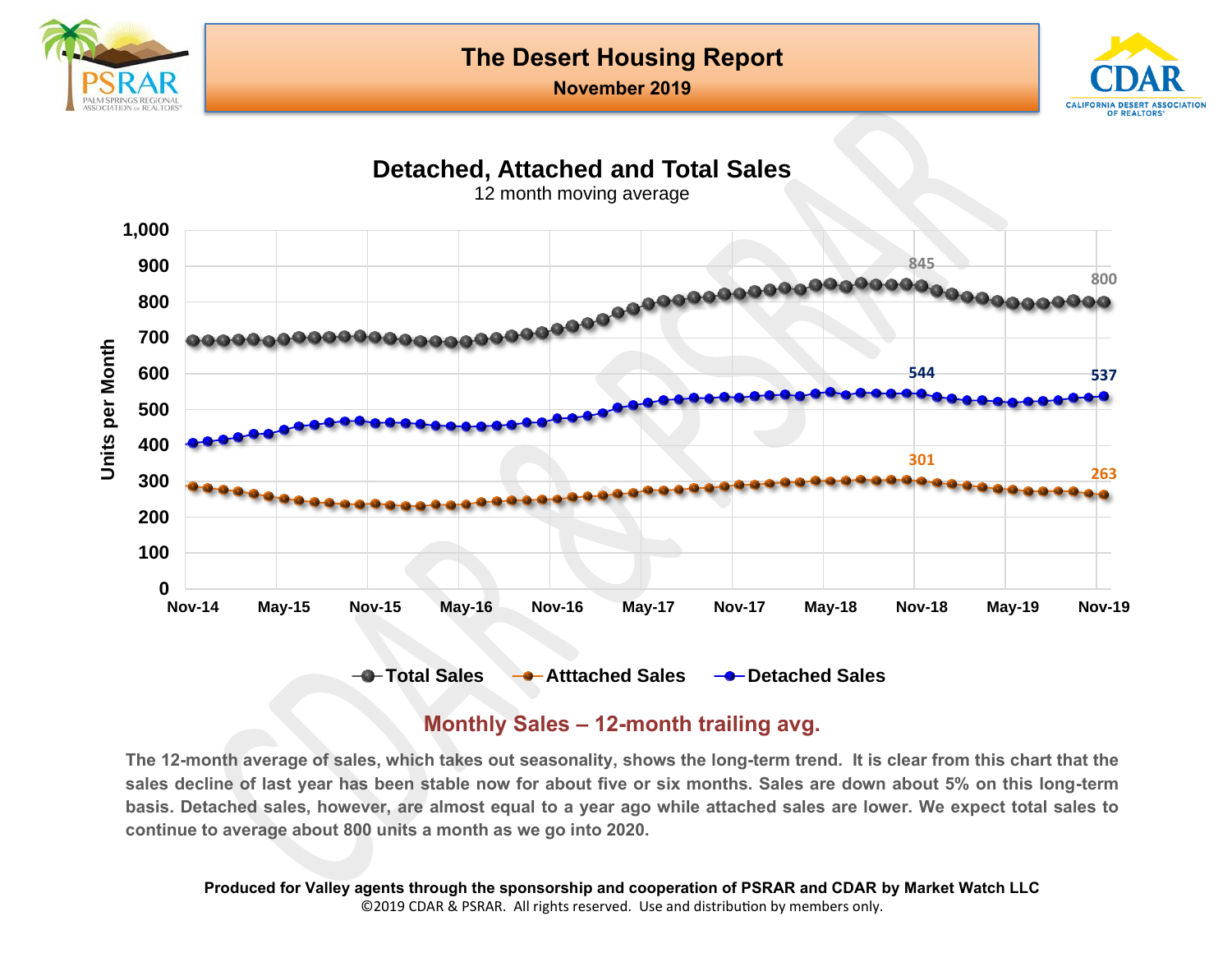

**November 2019**





# **Home Sales per month by City**

**While three months sales in the region are equal to last year, on the city by city basis, six cities have higher three-month sales, while three have lower sales. Sales in Palm Springs are down 10% from a year ago while sales in Palm Desert are off 4%. Indian Wells shows an increase of 26% from last year, while Rancho Mirage has an increase of 10% in its sales. Sales in Desert Hot Springs are up 13%.**

**Produced for Valley agents through the sponsorship and cooperation of PSRAR and CDAR by Market Watch LLC** ©2019 CDAR & PSRAR. All rights reserved. Use and distribution by members only.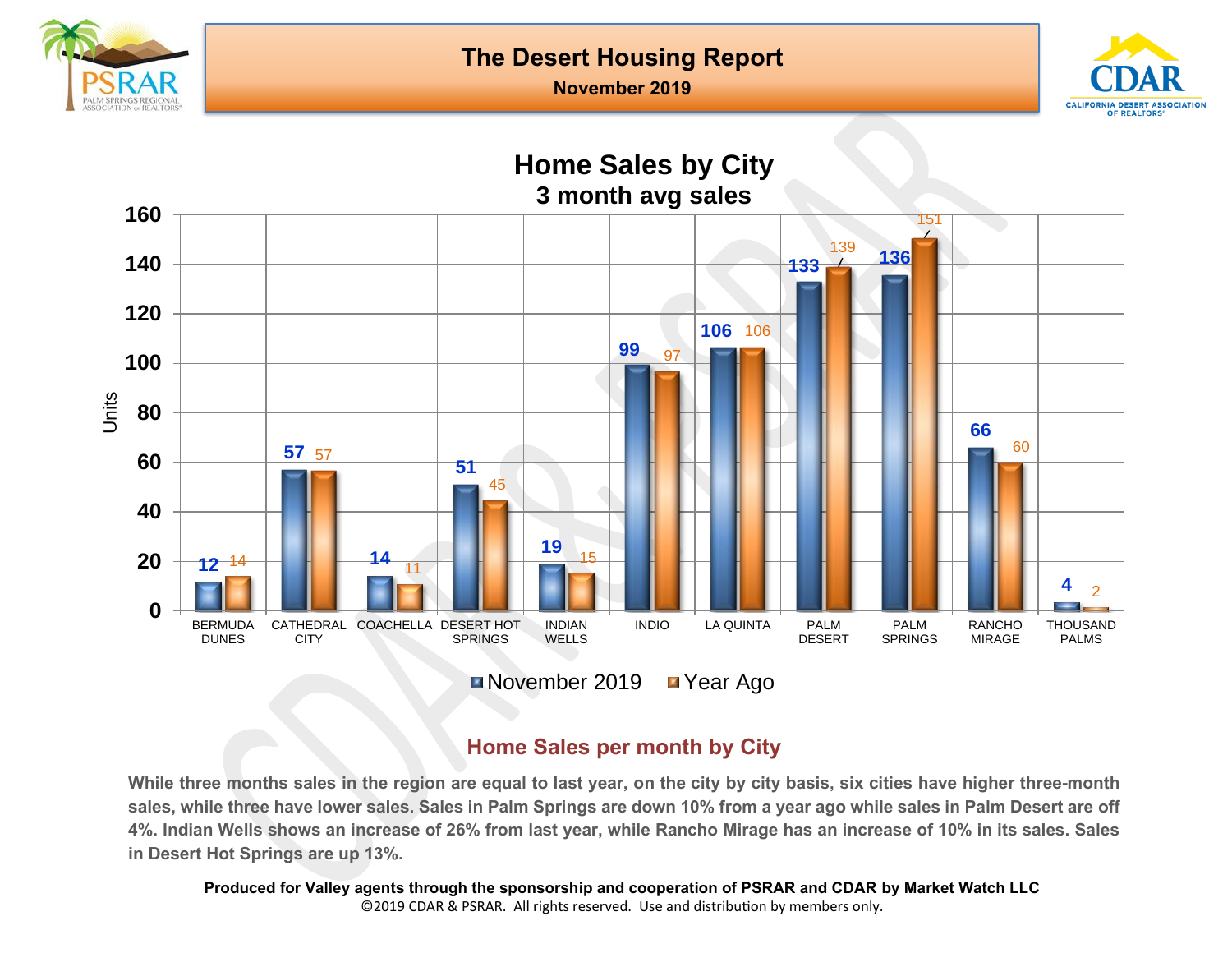





### **Home Sales by Price Range**

**When we break sales down by price bracket, we continue to see a decline in sales in the price brackets under \$300,000 and an increase in sales in the two price brackets between \$400,000 and \$600,000. The largest percentage increase in sales are in the two price brackets between \$400,000 and \$600,000. It should also be noted that there is a 45% increase in sales of homes over \$1 million.**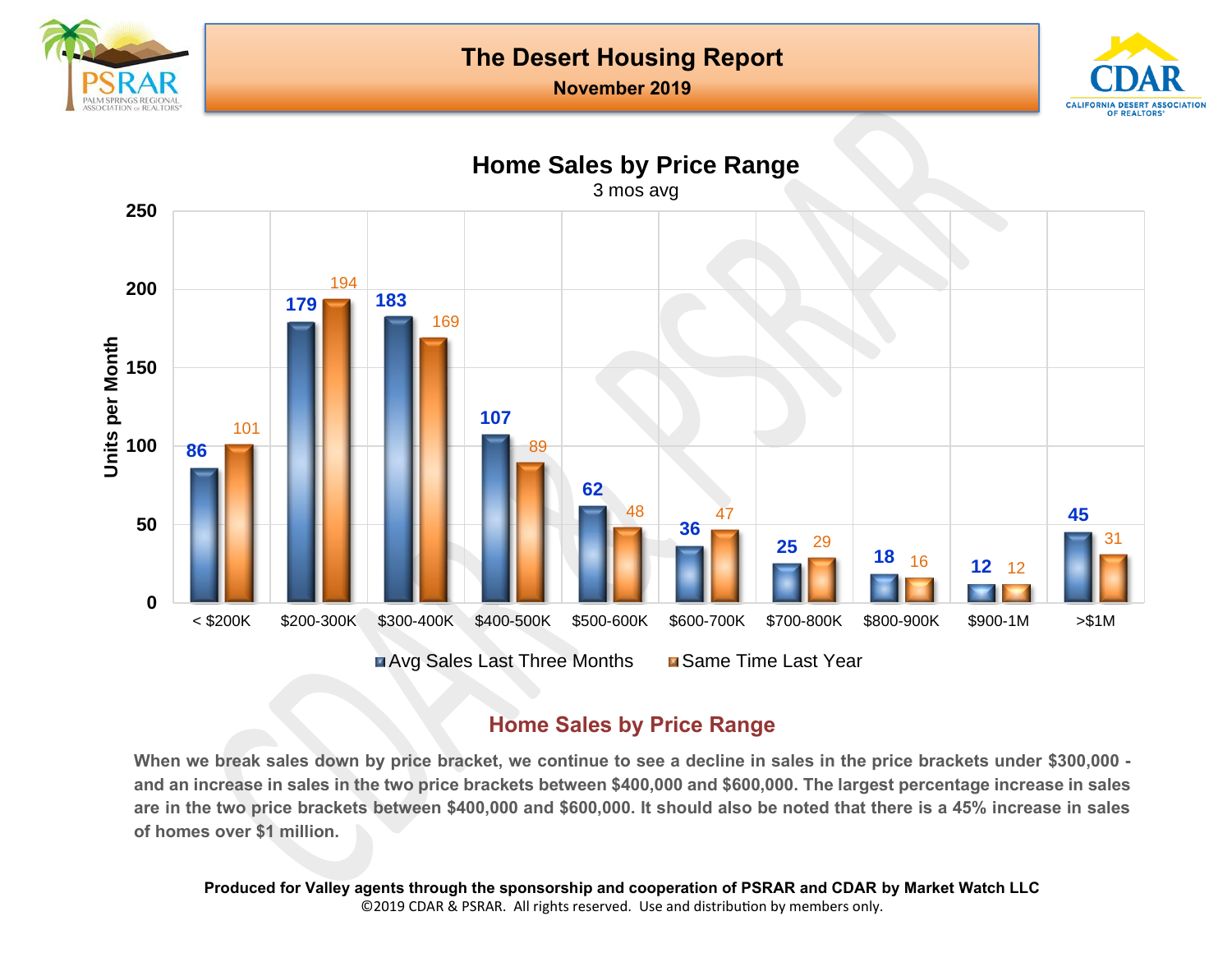

#### **November 2019**





#### **Coachella Valley Inventory**

**On December 1 st, inventory in the Valley for both detached and attached homes stood at 3,187 units. As the chart clearly shows inventory is very seasonal so numbers should only be compared to the numbers of the same month in previous years. We've indicated previous December 1 numbers all the way back to 2014. It's clear that the current reading is far below previous years. This means selling (supply) remains very muted, which is a strong indicator for higher prices.**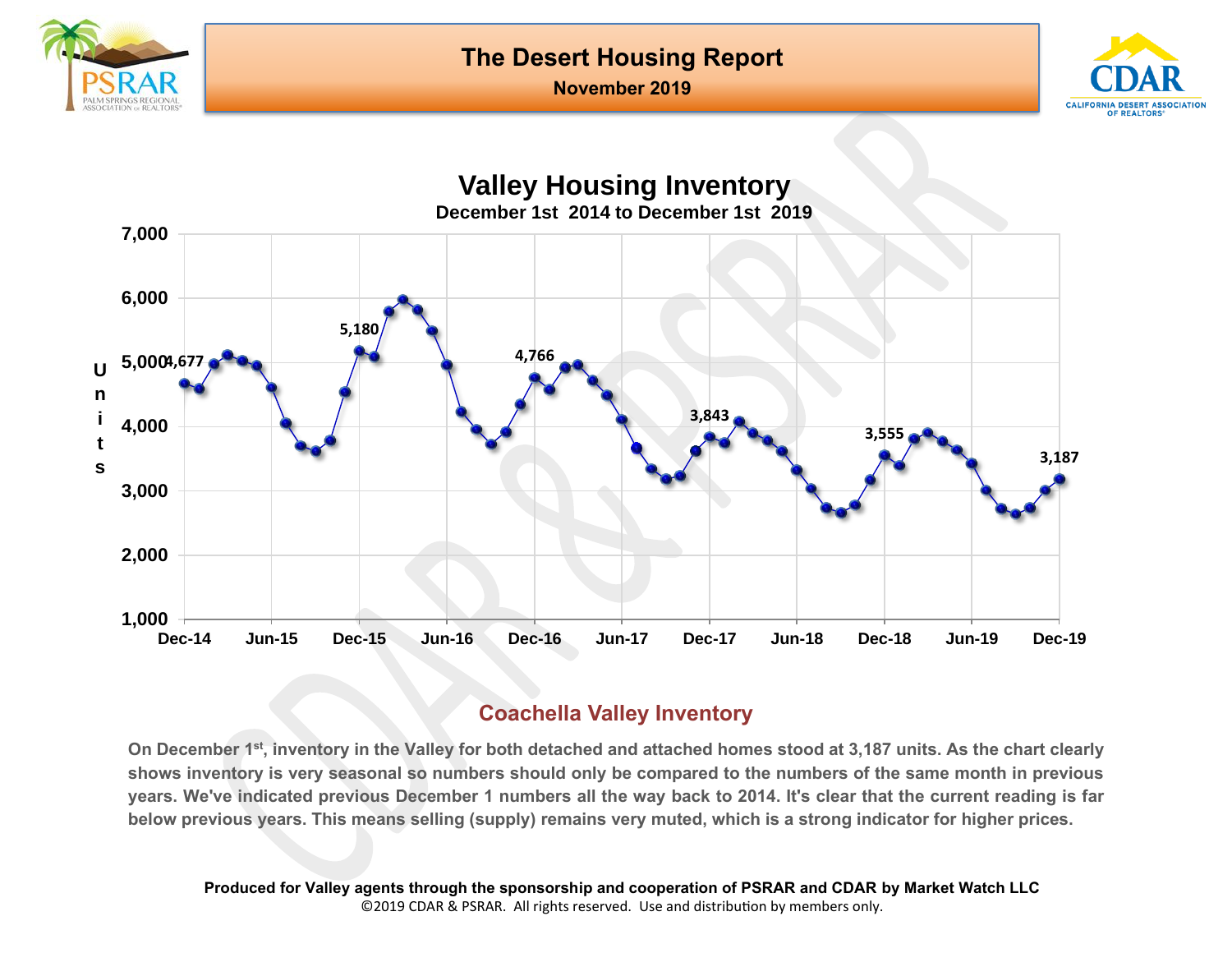

**November 2019**





#### **"Days in the Market" and "Months of Sales"**

**The red line, called "months of sales (right scale), is the ratio of inventory divided by the sales rate and technically measures how long it's been taking to sell the entire inventory at the current sales rate. While inventory is lower than a year ago the sales rate is also slightly less, so the ratios are almost the same – 4.0 months this December 1st compared to 4.2 months a year ago. Both ratios are historically very low. The other metric, median number of days in the market, is 55 days; this is the lowest number of days in the last five years. Both these metrics, along with inventory, point to a very healthy housing market.**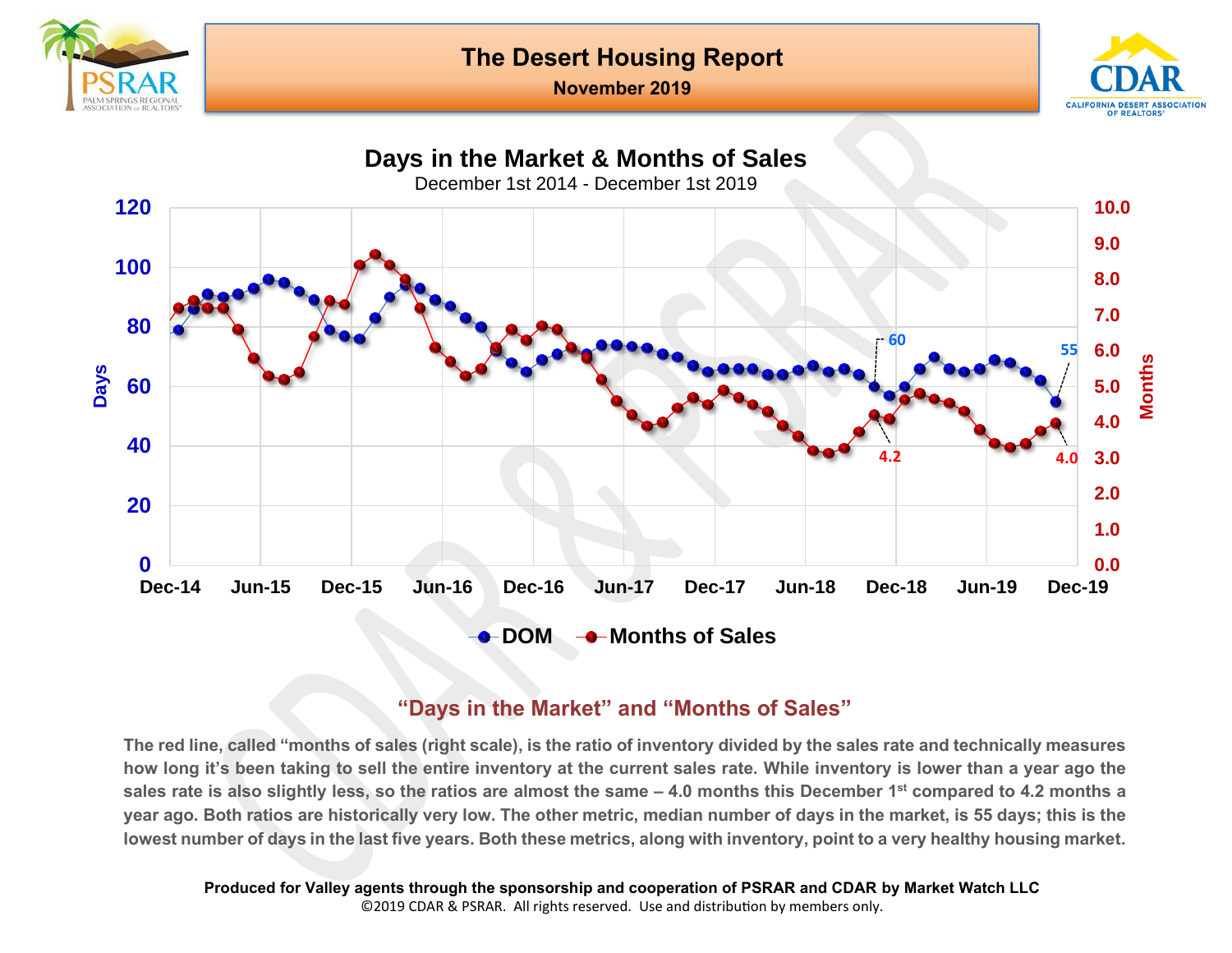



# **"Months of Sales" by Price Range**

uses avg. twelve month sales



### **"Months of Sales" by Price Range**

**We calculate the months of sales ratio in the different price brackets. We take the inventory of homes in each price bracket and divide by the sales rate in that price bracket. The above bar chart plots these results with the blue bars being the current number of months in that price bracket compared to a year ago (orange bars). The comparative values show that the housing market is healthy throughout all price ranges. Of particular improvement is the ratio for homes over \$1 million.**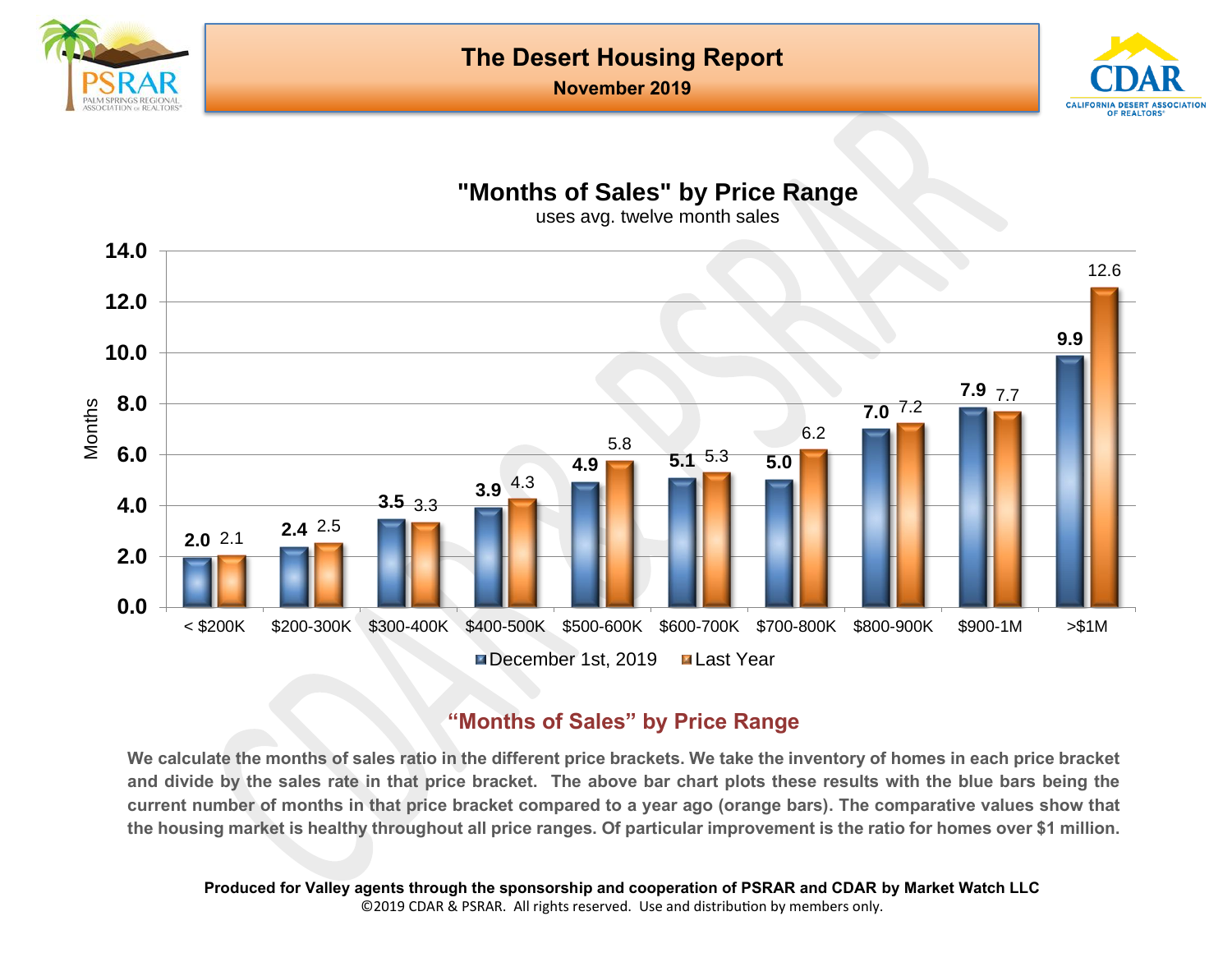





# **"Months of S***a***les" by City**

**The above graph shows the "months of sales" ratio for the major cities in the Valley against their ratio a year ago, ranked lowest to highest. The current readings are the green bars while the year ago readings are the orange bars. This graph confirms what we saw in the previous chart, that the housing market appears healthy not only in all price ranges but also in each city.**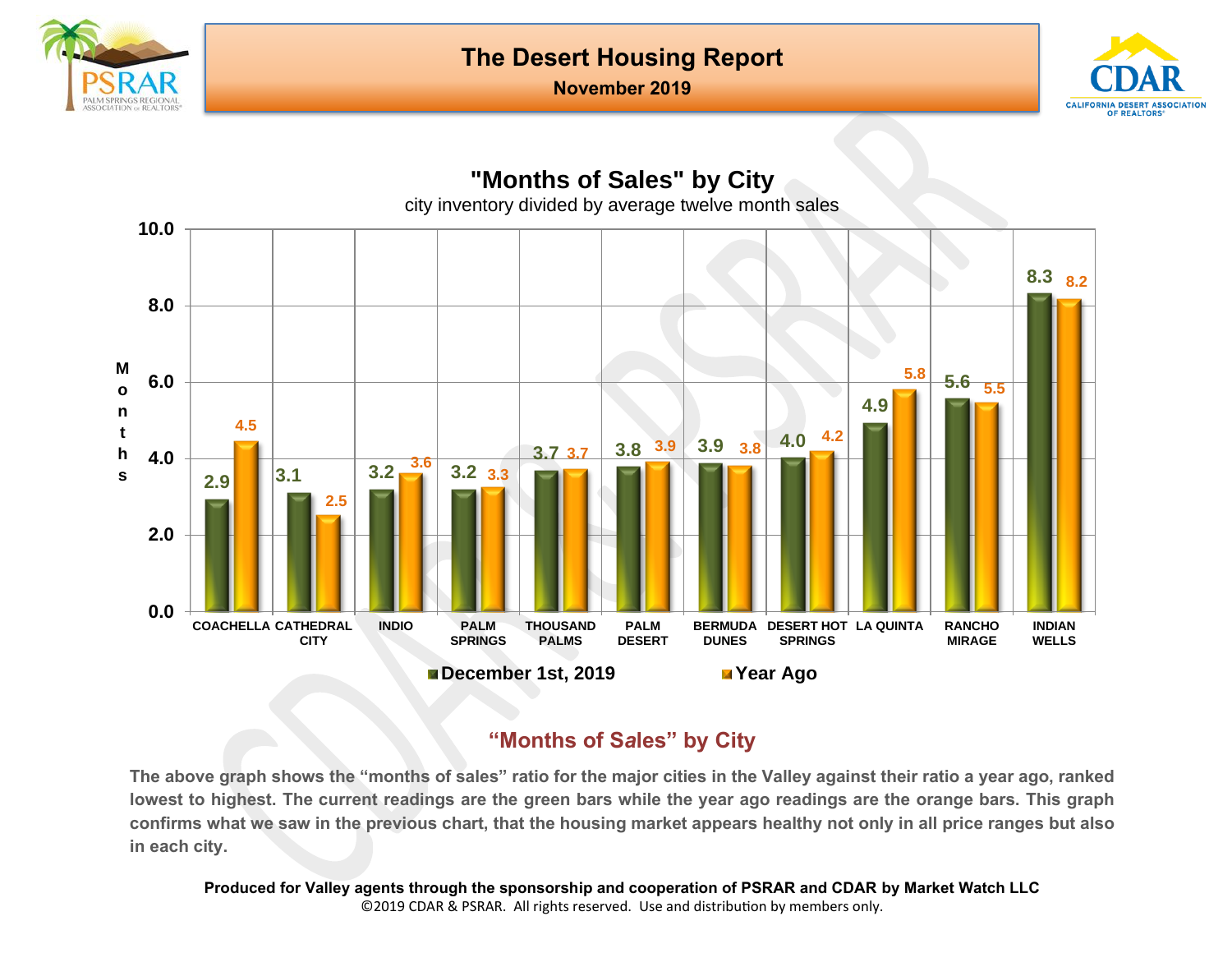



# **Sales Price Discount from List**

November 2014 to November 2019



#### **Sale Price Discount from List**

**The November "Sale Price Discount from List" was -1.9%, which is the same as a year ago. We've indicated on the chart the November readings going back to 2014. It shows the consistent yearly improvement in this metric for the last five years. The current reading, which equals last year, is the lowest reading in five years and implies the average home offered at \$400,000 sold for \$392,400.**